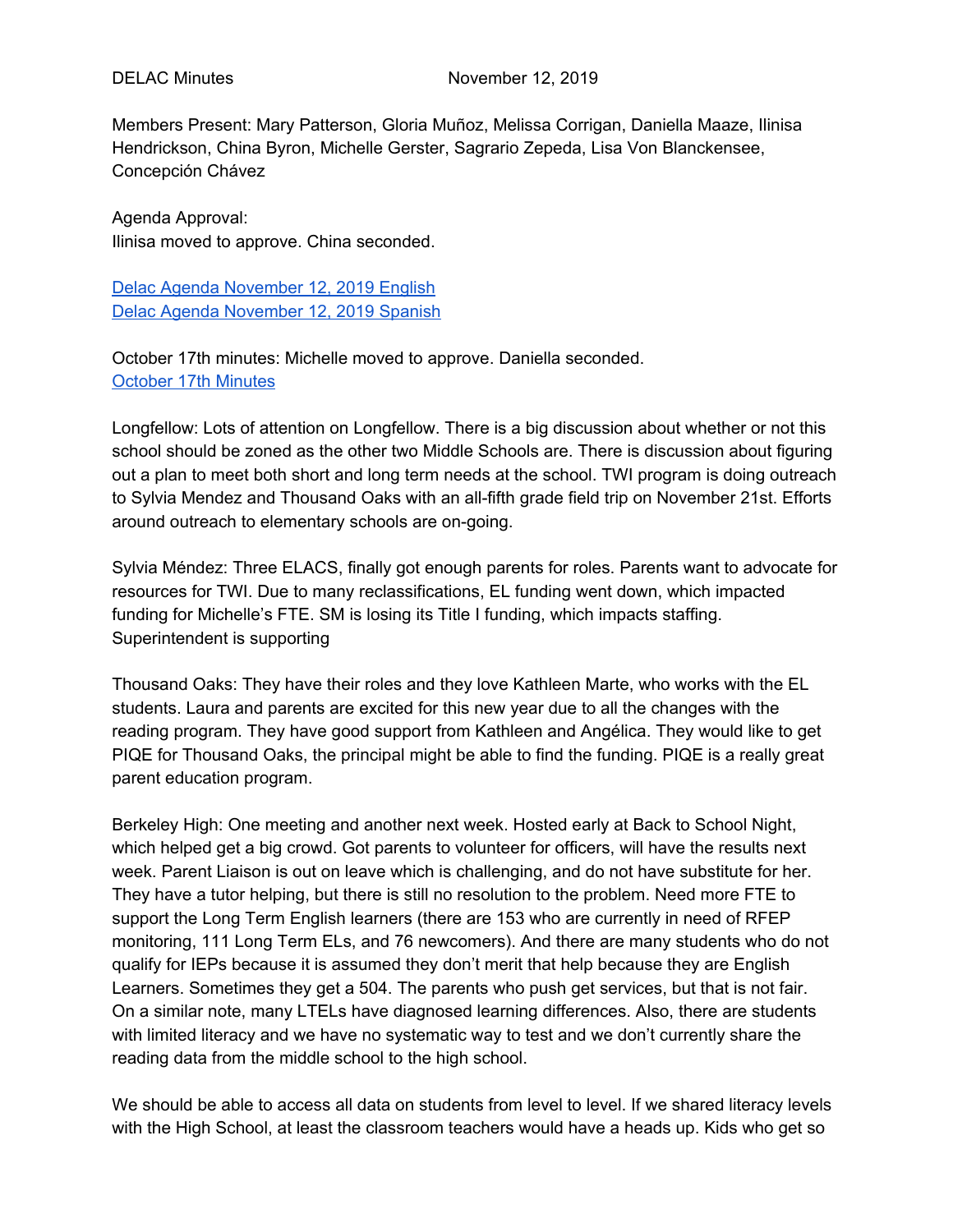much support in middle school tank in high school because they get NO reading support. Even parents with students with IEPs have to push to get services.

Sometimes when Illuminate labels a student as EL, they only get EL help. Sometimes EL students don't get other intervention services while they are acquiring English, they need ELD legally, and sometimes other interventions are scheduled at the same time. Other EL students don't get ELD services if they are scheduled at the same time as intervention services.

BAM: First meeting December 12th will be first ELAC meeting. BAM has 28 ELs and 13 will be leaving between December and June. Therefore there are 15 families likely to make up the ELAC community. Doesn't quite know how to building the community when so many of the parents are visiting scholars. They have different needs than our local EL students. It is a challenge figuring out how to get parents to attend and get long-term officers.

Jefferson: Mid October meeting overlapped with PTA Friday afternoon event (casual and friendly). Went over roles and responsibilities and did some ballots there. Still following up with the ballots. Then October 17th training. Have assigned a parent to each DELAC. Discussed parent communication. Parents often simply sign the letters to return to the teachers without understanding what they are signing. Hoping to connect with some of the other groups to rewrite the letters because frankly they are too long and bureaucratic. Planning a Spanish only get together for lower grade parents.

Willard: Plans to merge ELAC with PTA meeting evening. Wonders about how the staffing works out. Once a student is reclassified, they don't bring in EL funding, and yet there is a legal mandate for us to monitor their progress for four years. The reclassified students' parents are still welcome to attend ELAC.

Gloria showed us a slide show she made that helps parents log into Illuminate to access their children's scores. She showed models of ELPAC scores so that people could see what they look like. She then quickly showed the steps one would take to learn how to log in and to access their children's state test results.

Sagrario didn't know as a parent that students get followed for four years. It doesn't appear easily in Illuminate. Why doesn't the system tell us when they are RFEP 1, 2, 3 or 4?

Public Comment: Many announcements:

- --Kinder Fair, 12/7, 10:00am--1:00pm, Sylvia Mendez Elementary
- Support your school table! Why do you love your school?
- --CABE (California Association for Bilingual Education), April 8-11
- Trainings for families & caregivers (PTA or
- --Nominations for DELAC Officers: President, Vice President, Secretary
- --DELAC comments at Board Meeting, Wed. Dec. 11, 7:30pm
- --Math Task Force--families needed!

Tues, 11/19, 4:00-6:00pm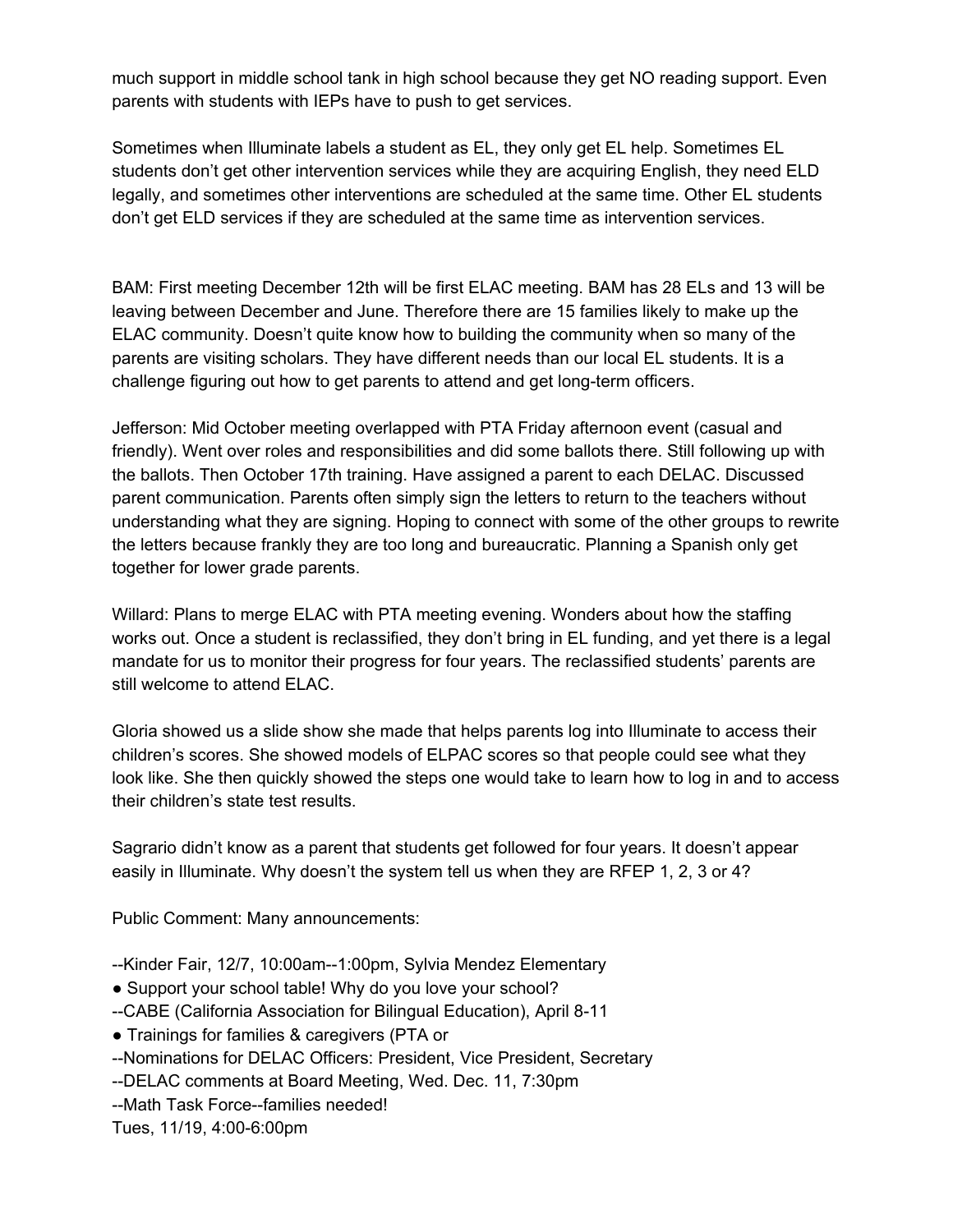Actas de DELAC 12 de noviembre de 2019

Miembros presentes: Mary Patterson, Gloria Muñoz, Melissa Corrigan, Daniella Maaze, Ilinisa Hendrickson, China Byon, Michelle Gerster, Sagrario Zepeda, Lisa Von Blanckensee, Concepción Chávez, Dr. Wing

Aprobación de la agenda: Ilinisa se movió para aprobar. China secundó. Delac Agenda [November](https://docs.google.com/document/d/1lqDB34i8wV28dB_Zyv8ojr9LOrjBlJONTdMHJTmF0lw/edit?usp=sharing) 12, 2019 English Delac Agenda [November](https://docs.google.com/document/d/1lqDB34i8wV28dB_Zyv8ojr9LOrjBlJONTdMHJTmF0lw/edit?usp=sharing) 12, 2019 Spanish

Actas del 17 de Octubre Michelle se movió para aprobar. Daniella lo secundó. October 17th [Bilingual](https://docs.google.com/document/d/1MgEsJnzif1BRAtY2I1LpyNwUQRp6XIaZPG_ZyRnMEPQ/edit?usp=sharing) Minutes

## **Informes de todos sitios presentes:**

Longfellow: Hay mucha atención en Longfellow. Existe una gran discusión acerca de si esta escuela debe dividirse en una zona como las otras dos escuelas intermedias. Se discute sobre cómo elaborar un plan para satisfacer las necesidades a corto y largo plazo en la escuela. El programa TWI está motivando a las familias de Sylvia Méndez y Thousand Oaks a escoger Longfellow por medio de un paseo para los de quinto grado el 21 de noviembre. Se están realizando esfuerzos para fortalecer la comunicación entre Longfellow y otros escuelas primarias para que sepan de lo que Longfellow les puede brindar.

Sylvia Méndez: Tres ELACS, finalmente obtuvieron suficientes padres para los roles. Los padres quieren abogar por recursos para TWI. Debido a muchas reclasificaciones, los fondos de EL disminuyeron, lo que afectó los fondos para el FTE de Michelle. SM está perdiendo su financiación del Título I, lo que afecta el personal. El superintendente está apoyando.

Thousand Oaks: tienen sus roles y aman a Kathleen Marte, que trabaja con los estudiantes EL. Laura y sus padres están emocionados por este nuevo año debido a todos los cambios con el programa de lectura. Tienen un buen apoyo de Kathleen y Angélica. Les gustaría obtener PIQE para Thousand Oaks, el director podría encontrar la financiación. PIQE es un excelente programa de educación para padres.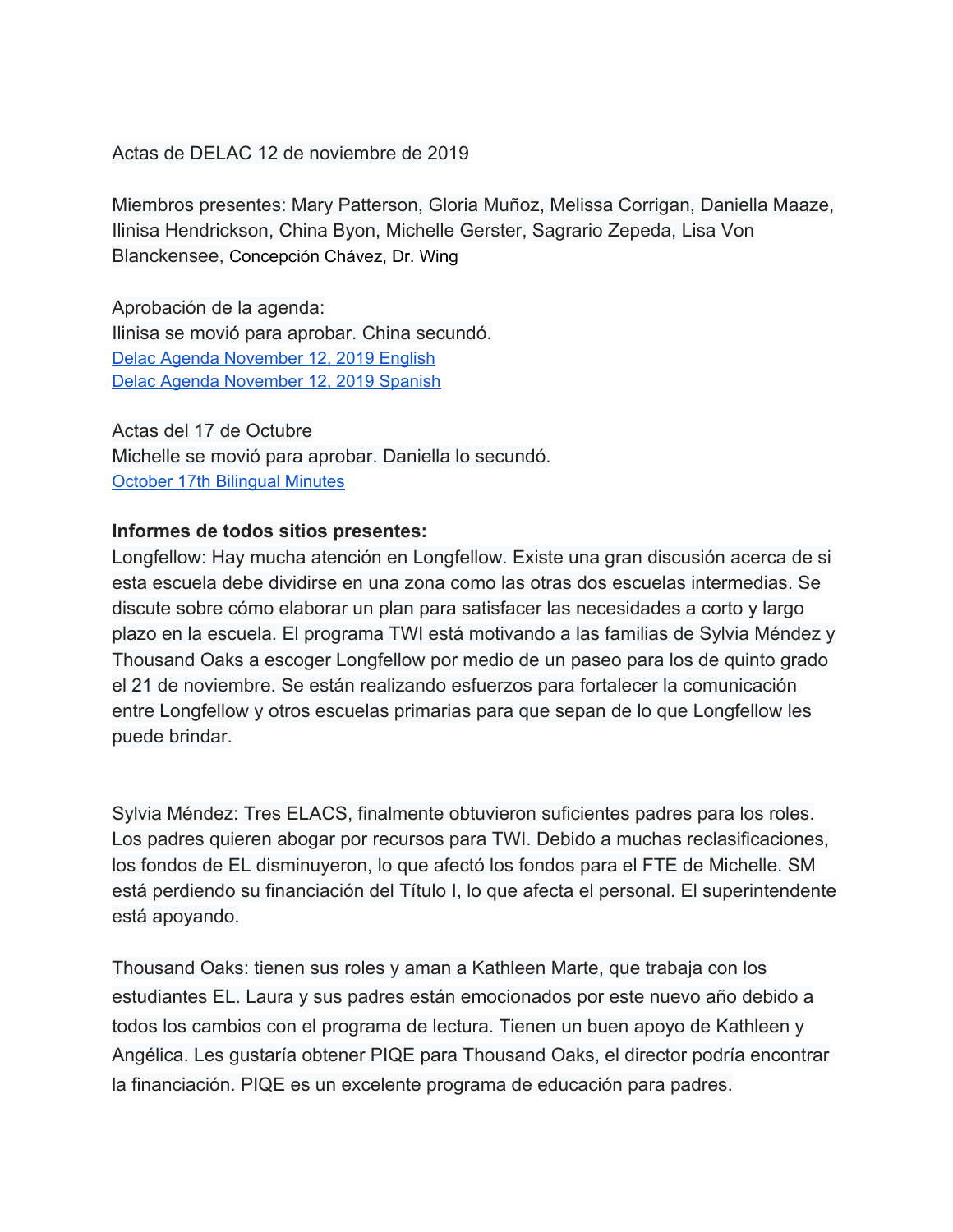Berkeley High: una reunión y otra la próxima semana. Organizado temprano en la Noche de Regreso a la Escuela, que ayudó a atraer a una gran multitud. Conseguí que los padres se ofrecieran como voluntarios para los oficiales, tendrán los resultados la próxima semana. Parent Liaison está de baja, lo cual es un desafío, y no tiene sustituto para ella. Cuentan con un tutor que lo ayuda, pero todavía no hay una solución al problema. Necesita más FTE para apoyar a los estudiantes de inglés a largo plazo (actualmente hay 153 que necesitan monitoreo de RFEP, 111 EL a largo plazo y 76 recién llegados). Y hay muchos estudiantes que no califican para los IEP porque se supone que no merecen esa ayuda porque son estudiantes de inglés. A veces obtienen un 504. Los padres que presionan obtienen servicios, pero eso no es justo. En una nota similar, muchos LTEL han diagnosticado diferencias de aprendizaje. Además, hay estudiantes con una alfabetización limitada y no tenemos una forma sistemática de evaluación y actualmente no compartimos los datos de lectura de la escuela intermedia a la secundaria.

Deberíamos poder acceder a todos los datos sobre los estudiantes de nivel a nivel. Si compartiéramos los niveles de alfabetización con la escuela secundaria, al menos los maestros de las aulas tendrían un aviso. Niños que reciben tanto apoyo en el tanque de la escuela secundaria en la escuela secundaria porque NO reciben apoyo para la lectura. Incluso los padres con estudiantes con IEP tienen que presionar para obtener servicios.

A veces, cuando Illuminate etiqueta a un estudiante como EL, solo reciben ayuda de EL. A veces, los estudiantes EL no obtienen otros servicios de intervención mientras aprenden inglés, necesitan ELD legalmente y, a veces, otras intervenciones se programan al mismo tiempo. Otros estudiantes EL no reciben servicios ELD si están programados al mismo tiempo que los servicios de intervención.

BAM: Primera reunión 12 de diciembre será la primera reunión de ELAC. BAM tiene 28 ELs y 13 se irán entre diciembre y junio. Por lo tanto, hay 15 familias que probablemente compongan la comunidad ELAC. No sabe cómo construir la comunidad cuando muchos de los padres están visitando a académicos. Tienen diferentes necesidades que nuestros estudiantes EL locales. Es un desafío descubrir cómo hacer que los padres asistan y que obtengan oficiales a largo plazo.

Jefferson: la reunión de mediados de octubre se superpuso con el evento de la tarde del viernes de la PTA (informal y amistoso). Repasó los roles y responsabilidades e hizo algunas votaciones allí. Todavía siguiendo con las papeletas. Luego entrenamiento del 17 de octubre. Han asignado un padre a cada DELAC. Discutió la comunicación con los padres. Los padres a menudo simplemente firman las cartas para